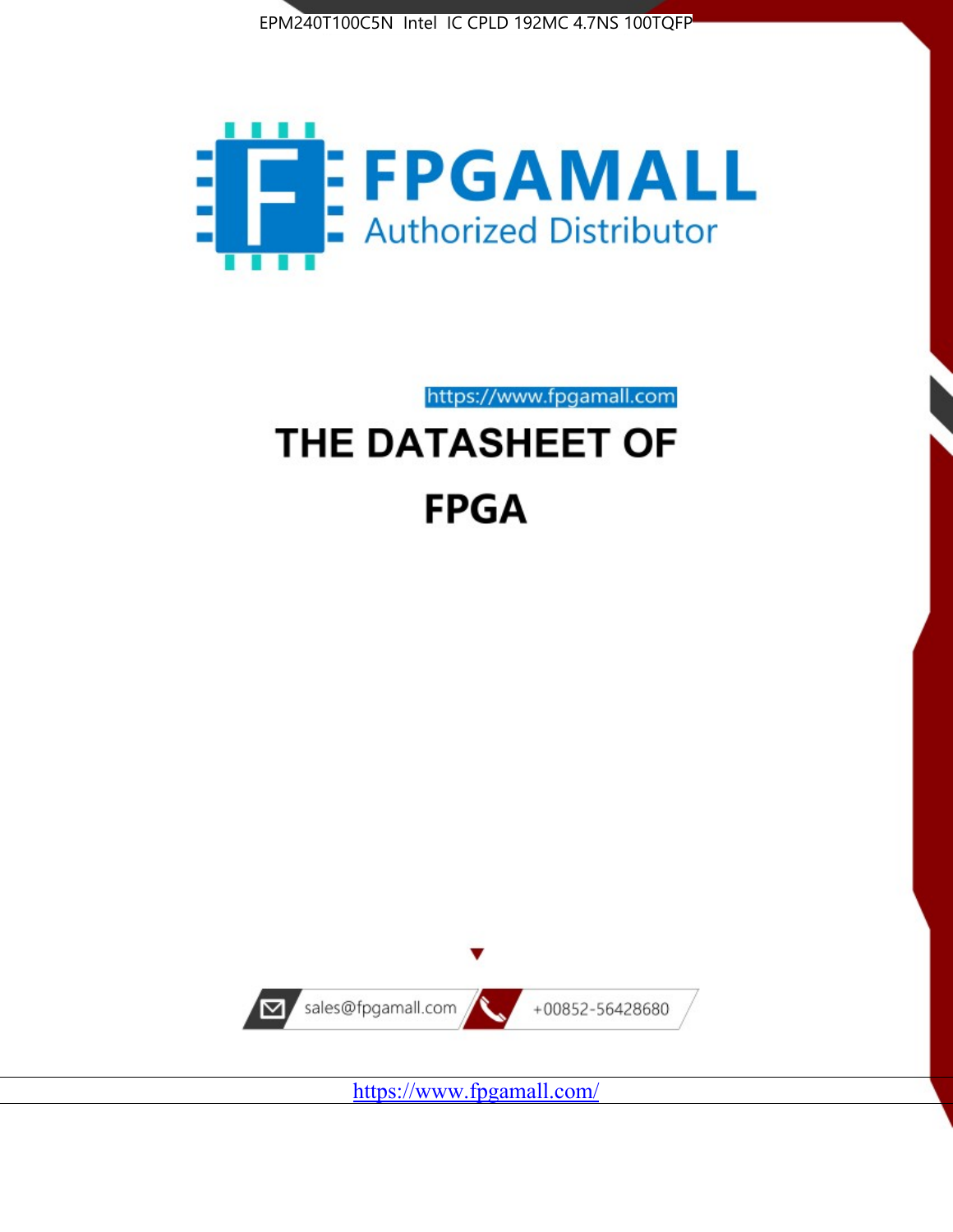

## **6. Reference and Ordering Information**

**MII51006-1.6**

#### **Software**

 $MAX<sup>®</sup>$  II devices are supported by the Altera® Quartus<sup>®</sup> II design software with new, optional MAX+PLUS® II look and feel, which provides HDL and schematic design entry, compilation and logic synthesis, full simulation and advanced timing analysis, and device programming. Refer to the Design Software Selector Guide for more details about the Quartus II software features.

The Quartus II software supports the Windows XP/2000/NT, Sun Solaris, Linux Red Hat v8.0, and HP-UX operating systems. It also supports seamless integration with industry-leading EDA tools through the NativeLink interface.

#### **Device Pin-Outs**

Printed device pin-outs for MAX II devices are available on the Altera website ([www.altera.com](http://www.altera.com/)).

#### **Ordering Information**

Figure 6–1 describes the ordering codes for MAX II devices. For more information about a specific package, refer to the *[Package Information](http://www.altera.com/literature/hb/max2/max2_mii51007.pdf)* chapter in the *MAX II Device Handbook*.



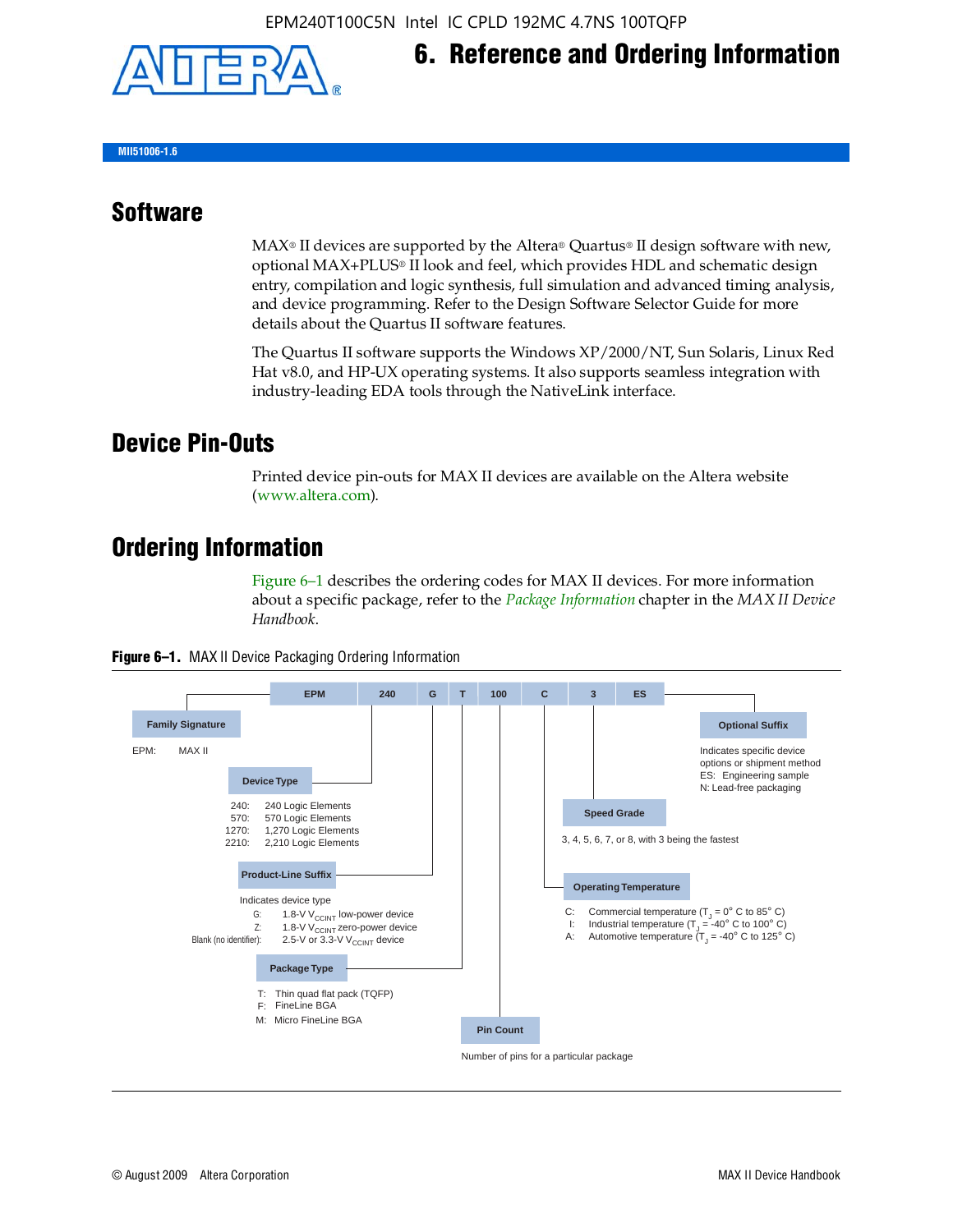#### **Referenced Documents**

This chapter references the following document:

■ *[Package Information](http://www.altera.com/literature/hb/max2/max2_mii51007.pdf)* chapter in the *MAX II Device Handbook*

## **Document Revision History**

Table 6–1 shows the revision history for this chapter.

| Table 6-1. Document Revision History |
|--------------------------------------|
|                                      |

| <b>Date and Revision</b>      | <b>Changes Made</b>                                          | <b>Summary of Changes</b>                     |
|-------------------------------|--------------------------------------------------------------|-----------------------------------------------|
| August 2009,<br>version 1.6   | Updated Figure 6-1.<br>п                                     | Added information for speed<br>grade $-8$     |
| October 2008,<br>version 1.5  | Updated New Document Format.                                 |                                               |
| December 2007,<br>version 1.4 | Added "Referenced Documents" section.<br>Updated Figure 6-1. | Updated document with<br>MAX IIZ information. |
| December 2006,<br>version 1.3 | Added document revision history.                             |                                               |
| October 2006.<br>version 1.2  | Updated Figure 6-1.                                          |                                               |
| June 2005.<br>version 1.1     | $\blacksquare$ Removed Dual Marking section.                 |                                               |